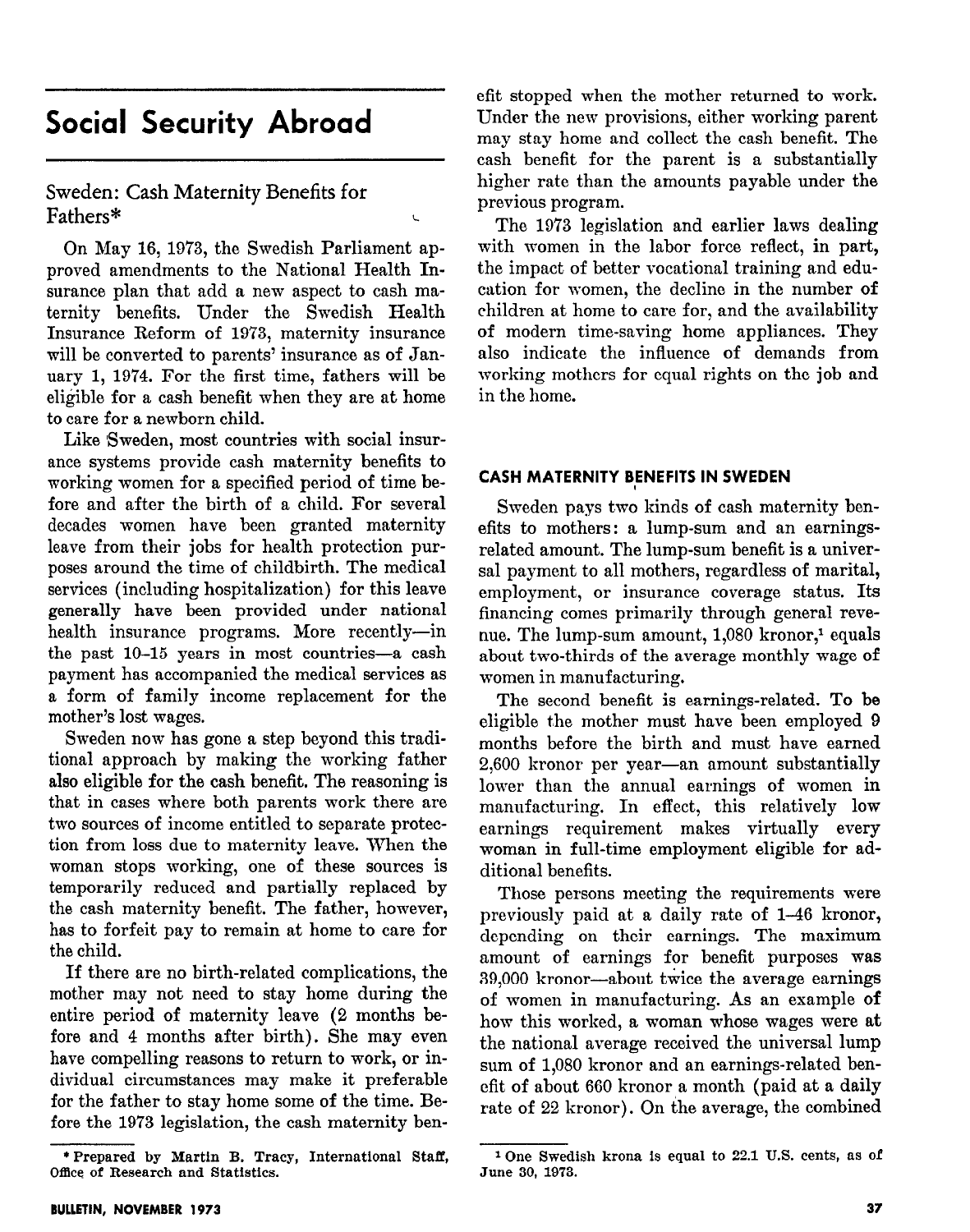benefits were aimed at replacing about 80 percent of net earnings.

## NEW PARENT BENEFIT

Enactment of the new parent benefit is the most recent action in Sweden to encourage women to work and to protect them once they have entered the labor force. Sweden, like many of the other European countries, has a severe labor shortage and is depending upon working mothers to help to alleviate this shortage. The campaign's success can be seen in the rise of the percentage of married women in the labor force, from 38 percent in 1961 to 53 percent in 1971. Other significant measures undertaken in this respect include development of day care facilities and legislation prohibiting employers from firing women during maternity leave.

Further encouragement for women to participate in the labor force has come from the earnings-related pension set up in 1962. Before that time Sweden gave a universal old-age pension to all residents at age 67. Because this pension was not very high, an earnings-related pension was introduced for workers. Women have found it advantageous to qualify in their own right for this pension. Many have returned to work or ens pension. Hany have feurified to work of pou u nao,<br>The 1973 provision making the cash benefit

avec to the father or the maximum case we have the mother was deavailable to the father or the mother was designed to have a number of advantages for the family, not just for the mother. First of all, cash benefits can be paid for the 180-day leave period. provided one of the working parents stays home. Previously the wage-related benefit was payable only to mothers for each day of absence from the job in connection with childbirth. When the mother returned to substantial employment, the benefit stopped. Now the mother can return to work at any time and the father will receive the benefits payable for the remainder of the 180 days, if he stays home to care for the baby. The parents also have the option of alternating their use of the leave time during the period of coverage. The Swedish planners say that this arrangement makes it economically possible for the father to stay at home to take care of the child. because the level of all or most of the family income will be maintained by his benefits.

## BENEFIT FORMULA

The formula for the parent benefit provides for a substantial increase over the previous maternity benefit. As explained above, the old formula aimed at a general average replacement of about 80 percent of the net earnings. At the lowest level of the graduated scale, the benefit represented almost 100 percent of net earnings. At the highest level it represented about a 50-percent replacement. The new benefit mill be a straight 90 percent of the daily gross income of the parent who remains at home, up to a ceiling of 54,750 kronor per year in 19'74 '(adjusted to the cost of living based on the monthly consumers index of retail prices). The minimum daily benefit is raised from 7 kronor to 25 kronor and the maximum goes from 52 kronor to 135 kronor per day.

In those instances where the higher wage earner of the family (generally the father) remains at home, some financial loss may be incurred. Since the benefit amount is 90 percent of the income of the parent who stays home, the family's combined income would be subject to less reduction if the lower paid wage earner takes parent leave. However, it was the intent of the law too offer an option that allows the family to make use of the full maternity leave time. my to make use of the full materinty leave third.  $\mu$  and  $\mu$  is some mimetiate monetary ress in the higher-paid member of the family remains at home, the new program has introduced a longrange financial advantage. The old maternity cash benefit did not count toward building up retirement credits under the earnings-related oldage pension. The period of maternity leave was, in other words, lost. Now the parent benefit will be used toward building retirement credits. Most of the cost of this will be covered through increased contributions by the employer. The rise in contributions, from  $3.2$  to  $3.8$  percent of wages, will also cover the increased costs for the sickness allowance and dental care insurance programs provided in the 1973 amendments.

Under the 1973 legislation, cash sickness benefits are payable for 10 days per year to either parent who stays home with a sick child under age 10. Previously, no cash payment was made to either parent for this leave. The intent here, too, is to make it economically feasible for the father to remain at home for a short time, while the mother continues on the job. Cash allowances will also be made available to fathers who stay